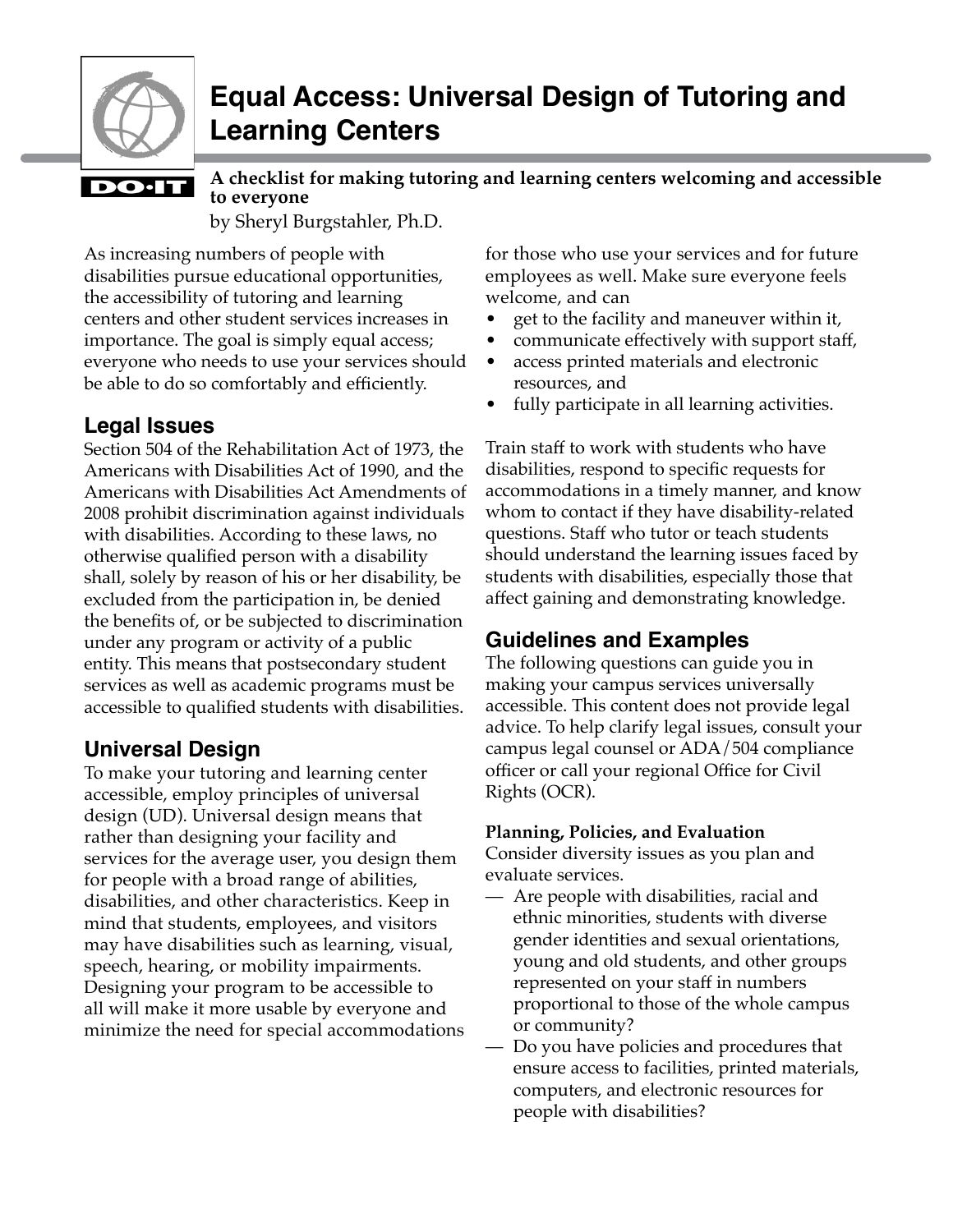- Is accessibility considered in the procurement process?
- Is your staff prepared to respond to requests for accommodations in a timely manner?
- Do you have a procedure to ensure a timely response to requests for disability-related accommodations?
- Are disability-related access issues addressed in your evaluation methods?

#### **Physical Environments and Products**

- Ensure that facilities, activities, materials, and equipment are physically accessible to and usable by all students, and that all potential student characteristics are addressed in safety considerations.
- Are there parking areas, pathways, and entrances to the building that are wheelchair-accessible and clearly identified?
- Are all levels of the facility connected via an accessible route of travel?
- Are there ample high-contrast, large print directional signs to and throughout the office?
- Do elevators have auditory, visual, and tactile signals and are elevator controls accessible from a seated position?
- Are wheelchair-accessible restrooms with well-marked signs available in or near the office?
- Is at least part of a service counter or desk accessible from a seated position?
- Are aisles kept wide and clear of obstructions for the safety of users who have mobility or visual impairments?
- Are there quiet work or meeting areas where noise and other distractions are minimized and/or facility rules in place (e.g., no cell phone use) that minimize noise?
- Is adequate light available?

Consult the *ADA Checklist for Readily Achievable Barrier Removal* at *[www.ada.gov/checkweb.htm](http://www.ada.gov/checkweb.htm)* for more suggestions. For computing facilities, consult the *Equal Access: Universal Design of Computer Labs* video and publication at *[www.](http://www.washington.edu/doit/videos/index.php?vid=12) [washington.edu/doit/videos/index.php?vid=12](http://www.washington.edu/doit/videos/index.php?vid=12)*.

Tutors and learning facilitators are encouraged to be responsive to the needs of all students. However, students with disabilities may have some additional instructional needs that they should discuss with their tutor or facilitator. The student with a disability is the best source of information regarding necessary accommodations. In postsecondary settings, it is the student's responsibility to request special accommodations if desired (usually to a disabled student services office), but a tutor or facilitator can make a student comfortable by inquiring about special needs or challenges. Following are examples of typical academic accommodations for students with different types of disabilities.

#### **Instructional Needs**

All students benefit from working with information and handouts made available in accessible, electronic format. In addition, the following accommodations should be considered.

#### **Low Vision**

- Large-print handouts
- Computers equipped to enlarge screen characters and images

#### **Blindness**

- Audiotaped, Brailled, or electronicformatted notes and handouts
- Verbal descriptions of visual aids
- Raised-line drawings and tactile models of graphic materials
- Computers with large monitors and with optical character readers, speech output, Braille screen displays, and printer output

#### **Hearing Impairments**

- Interpreters, FM systems, captioned videotapes
- Use of visual aids
- Written instructions and demonstration summaries
- Visual warning system for emergencies
- Use of email for communication and private discussions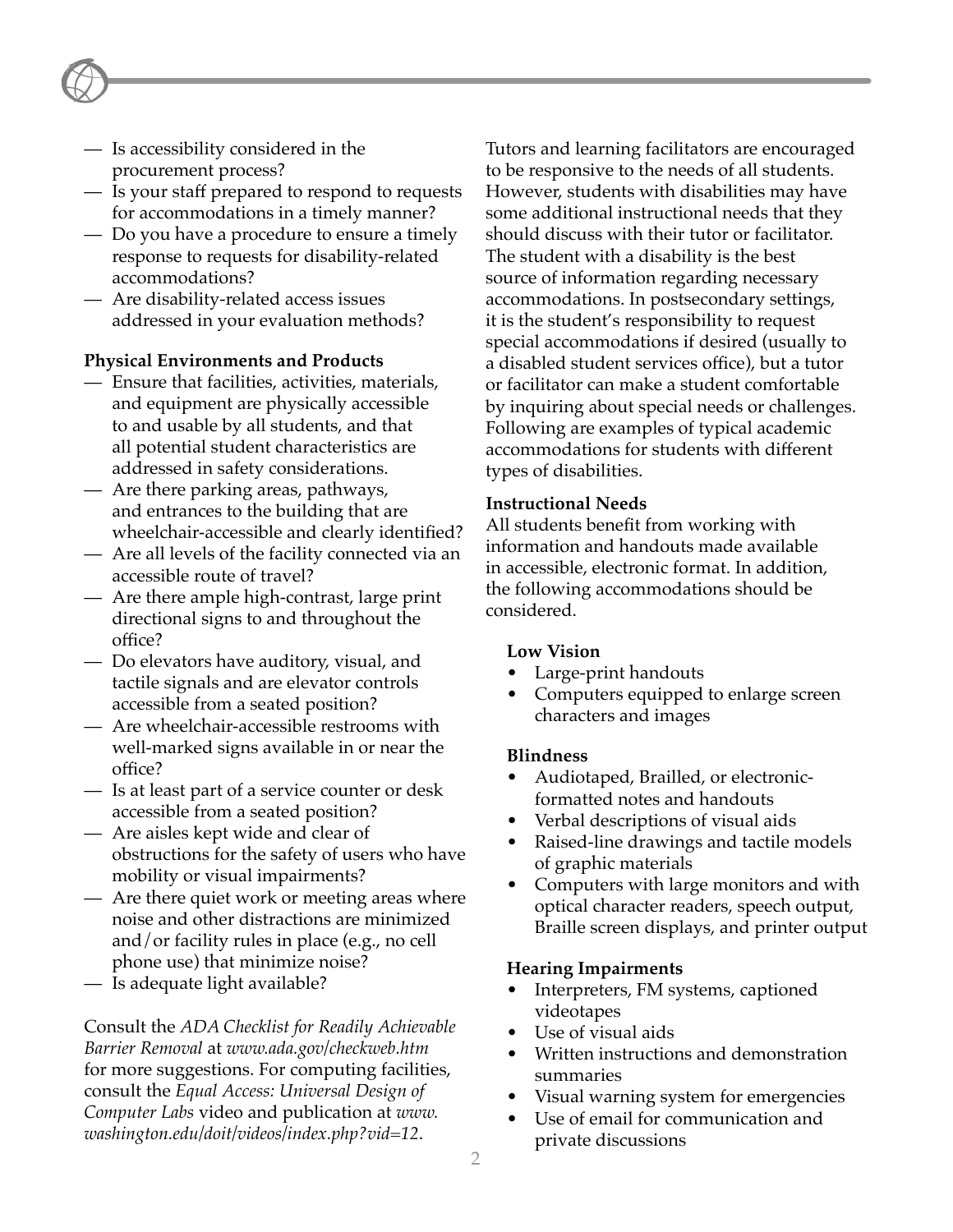#### **Learning Disabilities**

- Note takers and audiotaped sessions
- Extra time for sessions
- Visual, aural, and tactile instructional demonstrations
- Computers with speech output, spelling checker, and grammar checker

#### **Mobility Impairments**

- Note takers
- Tutoring sessions in accessible locations
- Adjustable tables; materials located within reach
- Computers equipped with special input device (e.g., speech input, Morse code, alternative keyboards)

#### **Health Impairments**

- Note takers
- Flexible scheduling or attendance requirements
- Extra time for sessions
- Use of email for communication and discussion

Keep in mind that it will take the disabled student services office time to convert learning materials to alternate formats (e.g., audiotape, Braille, large print). Consult this office for further information regarding accessibility for students with disabilities and a fuller understanding about campus services.

#### **Staff**

Make sure all staff are prepared to work with all program participants.

- Are all staff members familiar with the availability and use of the Telecommunications Relay Service, assistive technology, and alternate document formats?
- Do all staff members know how to respond to requests for disability-related accommodations, such as sign language interpreters?
- Do staff members have ready access to a list of on- and off-campus resources for students with disabilities?
- Are all staff members aware of issues related to communicating with students who have disabilities? (See Communication Hints at the end of this publication.)
- Are staff members aware of the benefits of universal design of instruction and accommodations for students with different types of disabilities?

#### **Information Resources and Technology**

If your learning center uses computers as information resources, ensure these systems employ accessible design, that staff members are aware of accessibility options, and systems are in place to make accommodations.

- Do pictures in your publications and website include people with diverse characteristics with respect to race, gender, age, and disability?
- In key publications and on your website, do you include a statement about your commitment to universal access and procedures for requesting disabilityrelated accommodations? For example, "Our goal is to make all of our materials and services accessible. Please inform staff of accessibility barriers you encounter, and request accommodations that will make activities and information resources accessible to you."
- Are all printed publications available (immediately or in a timely manner) in alternate formats such as Braille, large print, and electronic text?
- Are key documents provided in language(s) other than English?
- Are printed materials within easy reach from a variety of heights and without furniture blocking access?
- Is software to enlarge screen images and a large monitor available to assist students with low vision and learning disabilities?
- Is an adjustable-height table available for each type of workstation to assist students who use wheelchairs or are small or large in stature?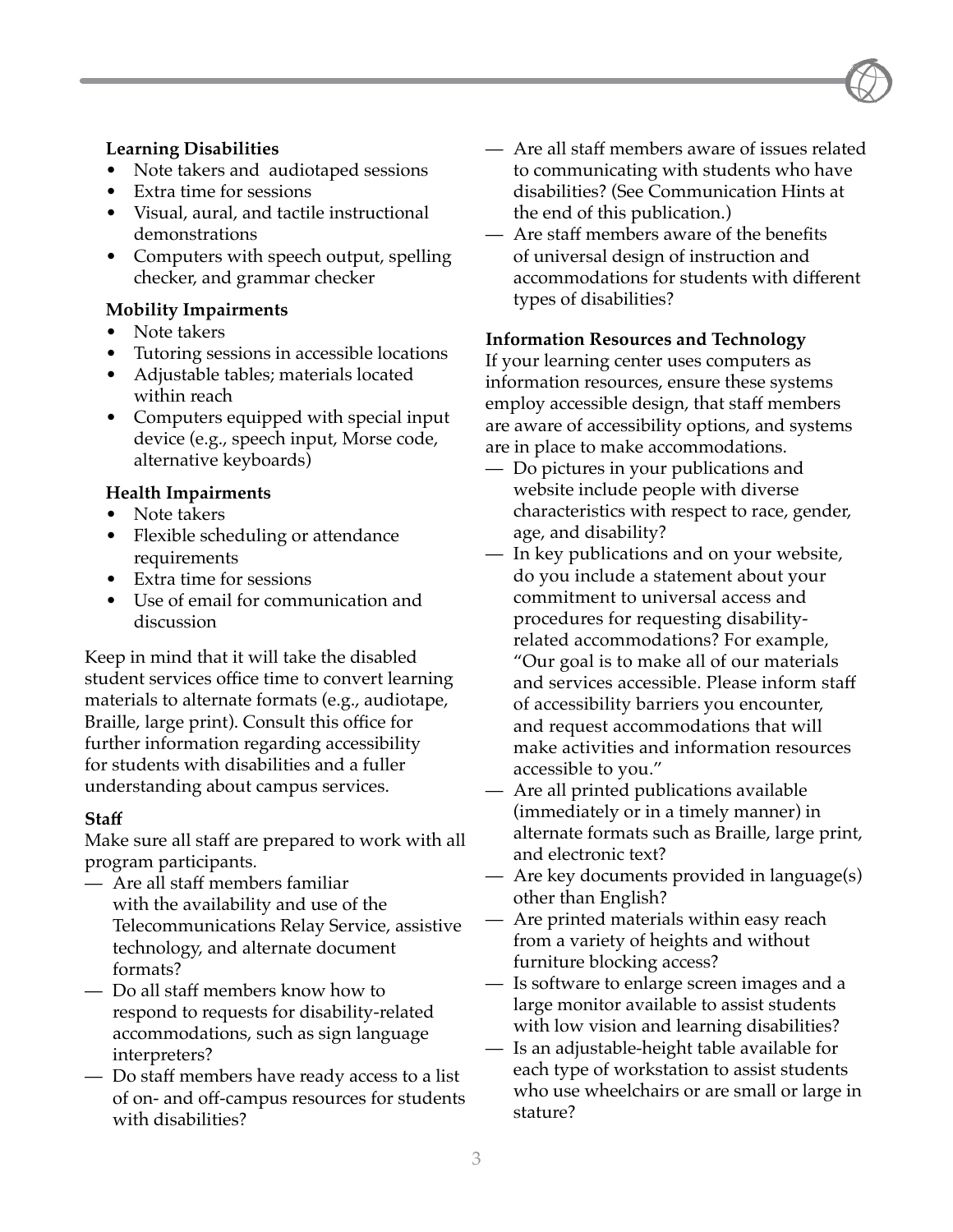- Do you provide a trackball to be used by someone who has difficulty controlling a mouse?
- Do electronic resources, including web pages, adhere to accessibility guidelines or standards adopted by your institution or your center? *Section 508 Standards for Accessible Electronic and Information Technology* (*[www.access-board.gov/guidelines](http://www.access-board.gov/guidelines-and-standards/communications-and-it/about-the-section-508-standards)[and-standards/communications-and-it/about](http://www.access-board.gov/guidelines-and-standards/communications-and-it/about-the-section-508-standards)[the-section-508-standards](http://www.access-board.gov/guidelines-and-standards/communications-and-it/about-the-section-508-standards)*) and *World Wide Web Consortium's Web Content Accessibility Guidelines* (*[www.w3.org/WAI/](http://www.w3.org/WAI/)*) are most commonly used. For information about making your website accessible to everyone, consult the *World Wide Access: Accessible Web Design* video and publication at *[www.](http://www.washington.edu/doit/videos/index.php?vid=35) [washington.edu/doit/videos/index.php?vid=35](http://www.washington.edu/doit/videos/index.php?vid=35)*.
- Is adequate light available?
- Do you provide adequate work space for both left- and right-handed users?
- Are staff members aware of accessibility options (e.g., enlarged text feature) included in computer operating systems and of assistive technology available in the facility?
- Are procedures in place for a timely response to requests for assistive technology?

For more information about assistive technology, consult the *Adaptive Technology* videos and publications at *[www.washington.](http://www.washington.edu/doit/resources/popular-resource-collections/accessible-technology) [edu/doit/resources/popular-resource-collections/](http://www.washington.edu/doit/resources/popular-resource-collections/accessible-technology) [accessible-technology.](http://www.washington.edu/doit/resources/popular-resource-collections/accessible-technology)*

#### **Events**

Ensure that everyone can participate in events sponsored by your learning center.

- Are events such as group meetings and presentations located in wheelchairaccessible facilities? Is the accessible entrance clearly marked?
- Is information about how to request disability-related accommodations included in publications promoting activities?
- Is accessible transportation available if transportation is arranged for other participants?

### **Checklist Updates**

This checklist was field-tested at more than twenty postsecondary institutions nationwide (see *[www.washington.edu/doit/](http://www.washington.edu/doit/do-it-admin-project-help-postsecondary-student-services-administrators-work-successfully-students) [do-it-admin-project-help-postsecondary-student](http://www.washington.edu/doit/do-it-admin-project-help-postsecondary-student-services-administrators-work-successfully-students)[services-administrators-work-successfully-students](http://www.washington.edu/doit/do-it-admin-project-help-postsecondary-student-services-administrators-work-successfully-students)*). The results of a nationwide survey to test face-validity of checklist items led to further refinement of the checklist. To increase the usefulness of this working document, send suggestions to *[sherylb@uw.edu](mailto:sherylb@uw.edu).*

# **Additional Resources**

An electronic copy of the most current version of this publication as well as additional useful brochures can be found at *[www.washington.edu/](http://www.washington.edu/doit/resources/brochures) [doit/resources/brochures](http://www.washington.edu/doit/resources/brochures)*. A 14-minute video, *Equal Access: Student Services*, demonstrates key points summarized in this publication. It may be freely viewed online at *[www.washington.edu/doit/videos/](http://www.washington.edu/doit/videos/index.php?vid=11) [index.php?vid=11](http://www.washington.edu/doit/videos/index.php?vid=11)* and purchased in DVD format from DO-IT. Consult *[www.washington.edu/doit/](http://www.washington.edu/doit/videos/index.php) [videos/index.php](http://www.washington.edu/doit/videos/index.php)* for access to this and other videos that may be of interest. The *Equal Access: Computer Labs* and *Real Connections: Making Distance Learning Accessible to Everyone* videos and publications are particularly relevant to tutoring and learning centers. Permission is granted to reproduce DO-IT videos and publications for educational, noncommercial purposes provided the source is acknowledged.

*The Student Services Conference Room* at *[www.](http://www.washington.edu/doit/distance-learning-course-serving-students-disabilities) [washington.edu/doit/distance-learning-course](http://www.washington.edu/doit/distance-learning-course-serving-students-disabilities)[serving-students-disabilities](http://www.washington.edu/doit/distance-learning-course-serving-students-disabilities)* includes a collection of documents and videos to help you make student services accessible to everyone. They include checklists for career services, distance learning, computer labs, recruitment and admissions, registration, housing and residential life, financial aid, libraries, tutoring and learning centers, and student organizations. *The Student Services Conference Room* also includes a searchable Knowledge Base of questions and answers, case studies, and promising practices.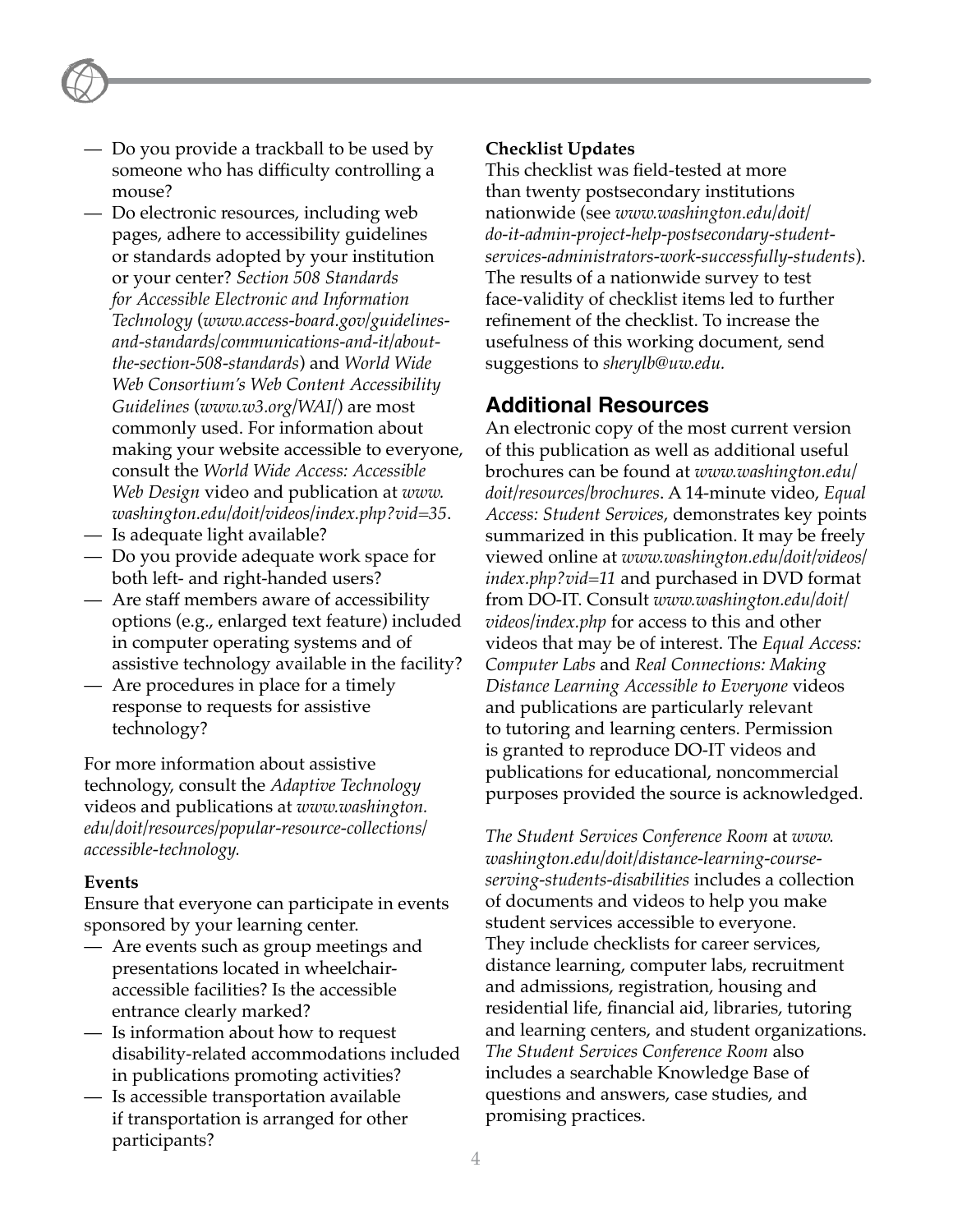For more information about applications of universal design consult *[www.washington.](http://www.washington.edu/doit/resources/popular-resource-collections/applications-universal-design) [edu/doit/resources/popular-resource-collections/](http://www.washington.edu/doit/resources/popular-resource-collections/applications-universal-design) [applications-universal-design](http://www.washington.edu/doit/resources/popular-resource-collections/applications-universal-design)* or *The Center for Universal Design in Education* at *[www.washington.](http://www.washington.edu/doit/programs/center-universal-design-education/overview) [edu/doit/programs/center-universal-design](http://www.washington.edu/doit/programs/center-universal-design-education/overview)[education/overview](http://www.washington.edu/doit/programs/center-universal-design-education/overview)*. The book *Universal Design in Higher Education: From Principles to Practice, Second Edition* published by Harvard Education Press shares perspectives of UD leaders nationwide. Learn more or order online at *[www.](http://www.uw.edu/doit/universal-design-higher-education-principles-practice-1) [uw.edu/doit/universal-design-higher-education](http://www.uw.edu/doit/universal-design-higher-education-principles-practice-1)[principles-practice-1](http://www.uw.edu/doit/universal-design-higher-education-principles-practice-1)*.

# **About DO-IT**

DO-IT (Disabilities, Opportunities, Internetworking, and Technology) serves to increase the successful participation of individuals with disabilities in challenging academic programs and careers, such as those in science, engineering, mathematics, and technology. Primary funding for DO-IT is provided by the National Science Foundation, the State of Washington, and the U.S. Department of Education.

For further information, to be placed on the DO-IT mailing list, request materials in an alternate format, or to make comments or suggestions about DO-IT publications or web pages, contact:

#### DO-IT

Box 354842 University of Washington Seattle, WA 98195-4842 *[doit@uw.edu](mailto:doit@uw.edu) [www.uw.edu/doit/](http://www.uw.edu/doit/)* 206-685-DOIT (3648) (voice/TTY) 888-972-DOIT (3648) (toll free voice/TTY) 509-328-9331 (voice/TTY) Spokane 206-221-4171 (fax) Founder and Director: Sheryl Burgstahler, Ph.D.

# **Acknowledgment**

The contents of this publication and the accompanying video were developed under a grant from the U.S. Department of Education, #P333A020044. However, these contents do not necessarily represent the policy of the U.S. Department of Education, and you should not assume endorsement by the federal government.

Copyright © 2018, 2017, 2012, 2010, 2009, 2007, 2006, 2005, 2004, University of Washington. Permission is granted to copy these materials for educational, noncommercial purposes provided the source is acknowledged.

Grants and gifts fund DO-IT publications, videos, and programs to support the academic and career success of people with disabilities. Contribute today by sending a check to DO-IT, Box 354842, University of Washington, Seattle, WA 98195-4842.

*Your gift is tax deductible as specified in IRS regulations. Pursuant to RCW 19.09, the University of Washington is registered as a charitable organization with the Secretary of State, State of Washington. For more information, call the Office of the Secretary of State, 800-322-4483.*



**University of Washington** College of Engineering UW Information Technology College of Education